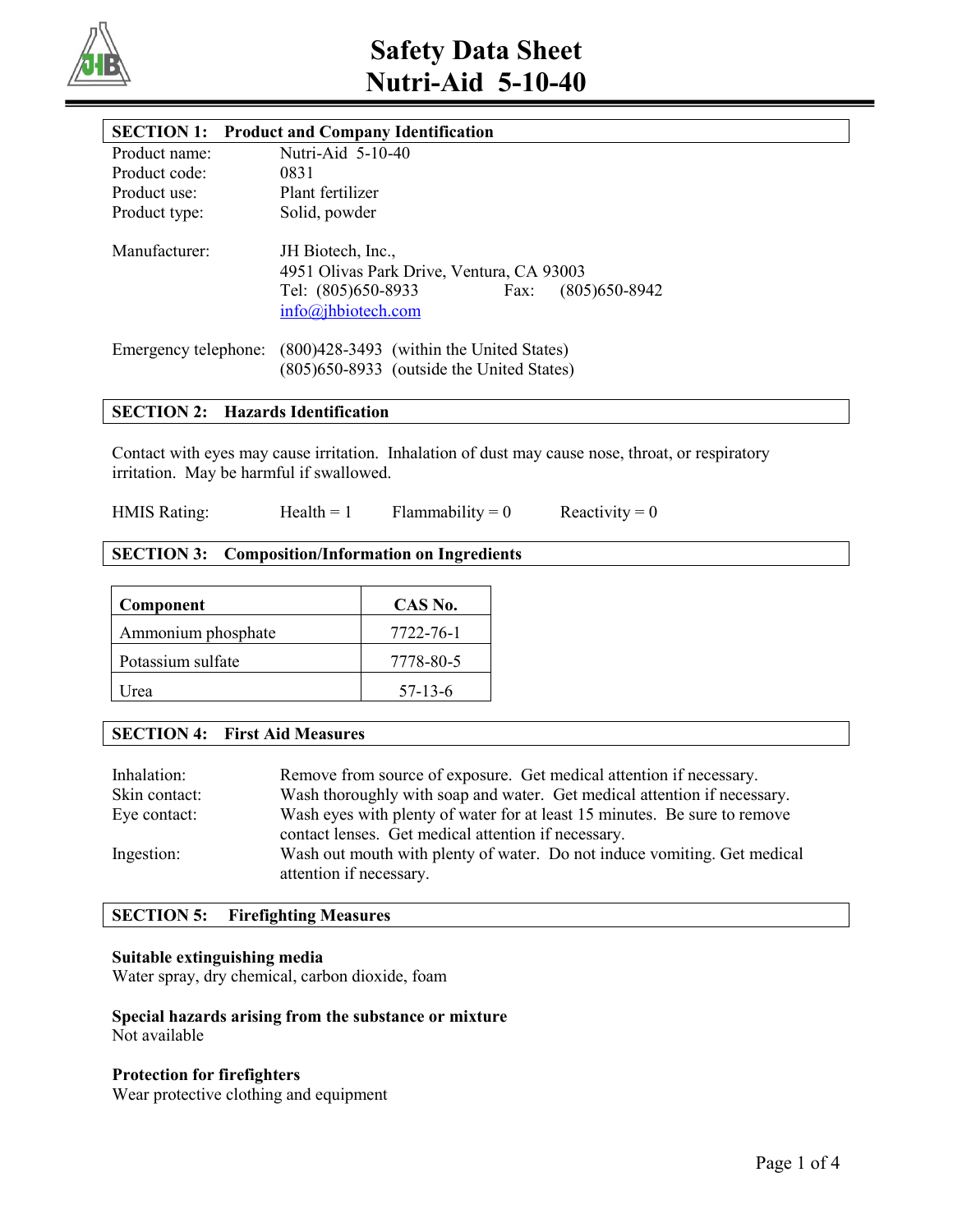

# **SECTION 6: Accidental Release Measures**

# **Personal precautions, protective equipment and emergency procedures** Wear protective clothing, gloves, and safety eye goggles.

**Environmental precautions**

Not available

# **Methods and material for containment and cleaning up**

Contain all spills and leaks to prevent discharge into the environment. Use appropriate tools to transfer spill material to proper disposal container. Or recover material and use it for its intended purpose.

# **SECTION 7: Handling and Storage**

## **Precautions for safe handling**

Avoid overheating or freezing

# **Conditions for safe storage, including any incompatibilities**

Store in a cool, dry, well-ventilated area away from direct sunlight. Keep containers tightly closed when not in use.

## **Specific end use(s)**

Not available

| <b>SECTION 8: Exposure Controls/Personal Protection</b> |                                                                        |  |
|---------------------------------------------------------|------------------------------------------------------------------------|--|
| <b>Personal Protection</b>                              | Eye protection is not required. To avoid contact with eyes, use safety |  |
| Eye protection:                                         | eve goggles.                                                           |  |

| Skin protection: | Wear protective clothing as necessary to minimize contact. Use |  |
|------------------|----------------------------------------------------------------|--|
|                  | chemical resistant gloves.                                     |  |

Respiratory protection: Not required.

# **SECTION 9: Physical and Chemical Properties**

## **Information on basic physical and chemical properties**

| Appearance                   | Off white powder |  |
|------------------------------|------------------|--|
| Odor                         | No odor          |  |
| pH                           | Not available    |  |
| Melting point/freezing point | Not available    |  |
| Boiling point                | Not available    |  |
| Flash point                  | Not available    |  |
| Evaporation rate             | Not available    |  |
| Flammability                 | Not available    |  |
| <b>Explosive limits</b>      | Not available    |  |
| Vapor pressure               | Not available    |  |
| Vapor density                | Not available    |  |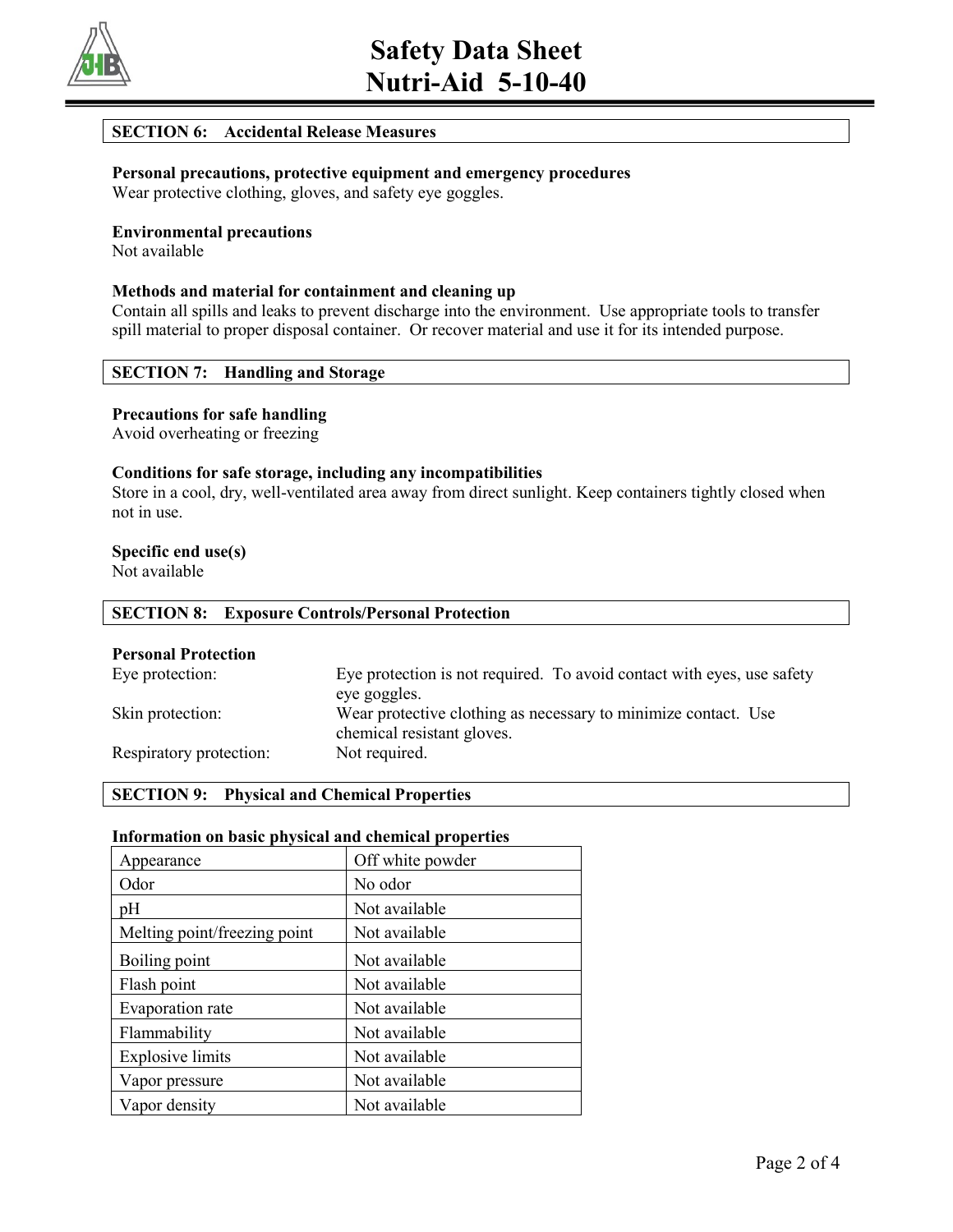

# **Safety Data Sheet Nutri-Aid 5-10-40**

| Relative density            | $1.30$ g/cc      |  |
|-----------------------------|------------------|--|
| Solubility                  | Soluble in water |  |
| Partition coefficient       | Not available    |  |
| Auto-ignition temperature   | Not available    |  |
| Decomposition temperature   | Not available    |  |
| Viscosity                   | Not available    |  |
| <b>Explosive properties</b> | Non explosive    |  |
| Oxidizing properties        | Oxidizer         |  |

# **SECTION 10: Stability and Reactivity**

# **Reactivity**

Not available

# **Chemical stability**

Product is stable.

# **Possibility of hazardous reactions**

Under normal conditions, hazardous reaction will not occur.

## **Conditions to avoid** Avoid heat

# **Incompatible materials**

High pH product

.

## **Hazardous decomposition products**

Ammonia, Nitrogen oxides

# **SECTION 11: Toxicological Information**

## **Information on toxicological effects**

| Acute toxicity:        | Not available |
|------------------------|---------------|
| Irritation:            | Not available |
| Corrosivity:           | Not available |
| Sensitization:         | Not available |
| Dose toxicity:         | Not available |
| Carcinogenicity:       | Not available |
| Mutagenicity:          | Not available |
| Reproductive toxicity: | Not available |
|                        |               |

# **SECTION 12: Ecological Information**

#### **Ecotoxicity** Not available

**Persistence and degradability** Not available